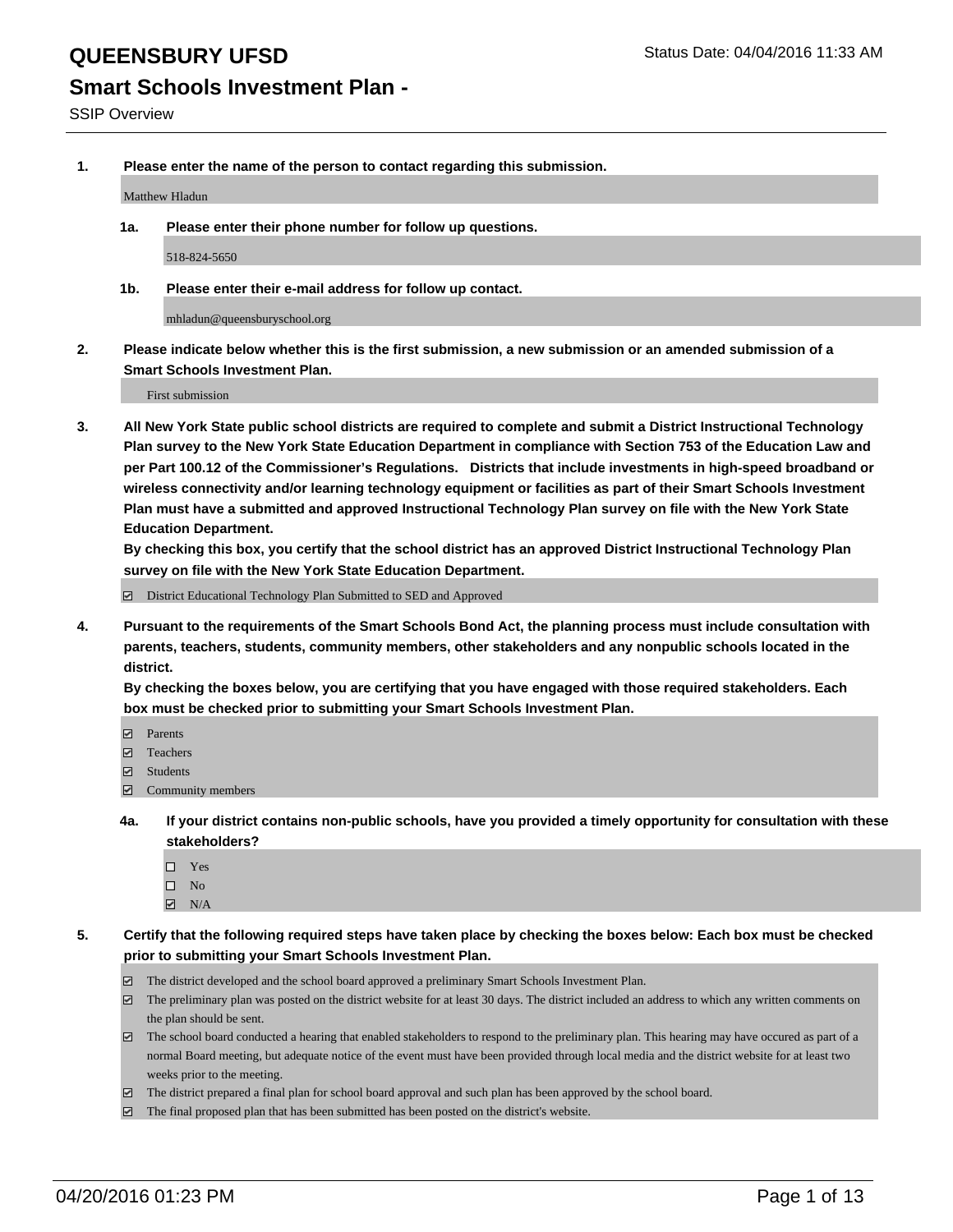SSIP Overview

**5a. Please upload the proposed Smart Schools Investment Plan (SSIP) that was posted on the district's website. Note that this should be different than your recently submitted Educational Technology Survey. The Final SSIP, as approved by the School Board, should also be posted on the website and remain there during the course of the projects contained therein.**

Smart Schools Presentation.pdf

**6. Please enter an estimate of the total number of students and staff that will benefit from this Smart Schools Investment Plan based on the cumulative projects submitted to date.**

4,000

**7. An LEA/School District may partner with one or more other LEA/School Districts to form a consortium to pool Smart Schools Bond Act funds for a project that meets all other Smart School Bond Act requirements. Each school district participating in the consortium will need to file an approved Smart Schools Investment Plan for the project and submit a signed Memorandum of Understanding that sets forth the details of the consortium including the roles of each respective district.**

 $\Box$  The district plans to participate in a consortium to partner with other school district(s) to implement a Smart Schools project.

**8. Please enter the name and 6-digit SED Code for each LEA/School District participating in the Consortium.**

| Partner LEA/District | <b>ISED BEDS Code</b> |
|----------------------|-----------------------|
| (No Response)        | (No Response)         |

**9. Please upload a signed Memorandum of Understanding with all of the participating Consortium partners.**

(No Response)

**10. Your district's Smart Schools Bond Act Allocation is:**

\$1,921,304

**11. Enter the budget sub-allocations by category that you are submitting for approval at this time. If you are not budgeting SSBA funds for a category, please enter 0 (zero.) If the value entered is \$0, you will not be required to complete that survey question.**

|                                       | Sub-<br>Allocations |
|---------------------------------------|---------------------|
| <b>School Connectivity</b>            | 0                   |
| Connectivity Projects for Communities |                     |
| <b>Classroom Technology</b>           | 547,675             |
| Pre-Kindergarten Classrooms           | $\Omega$            |
| Replace Transportable Classrooms      | 0                   |
| High-Tech Security Features           | $\Omega$            |
| <b>Totals:</b>                        | 547,675.00          |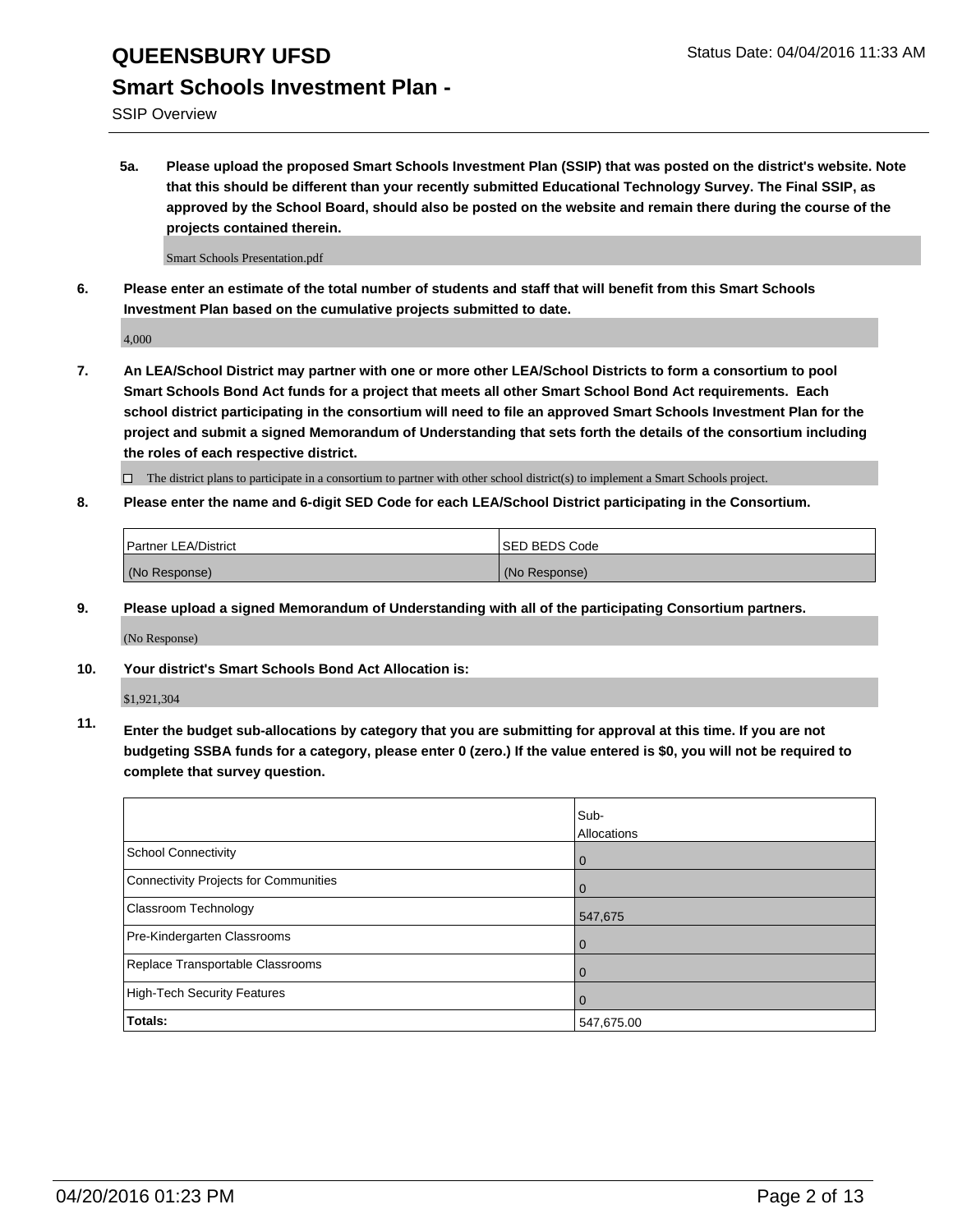School Connectivity

- **1. In order for students and faculty to receive the maximum benefit from the technology made available under the Smart Schools Bond Act, their school buildings must possess sufficient connectivity infrastructure to ensure that devices can be used during the school day. Smart Schools Investment Plans must demonstrate that:**
	- **sufficient infrastructure that meets the Federal Communications Commission's 100 Mbps per 1,000 students standard currently exists in the buildings where new devices will be deployed, or**
	- **is a planned use of a portion of Smart Schools Bond Act funds, or**
	- **is under development through another funding source.**

**Smart Schools Bond Act funds used for technology infrastructure or classroom technology investments must increase the number of school buildings that meet or exceed the minimum speed standard of 100 Mbps per 1,000 students and staff within 12 months. This standard may be met on either a contracted 24/7 firm service or a "burstable" capability. If the standard is met under the burstable criteria, it must be:**

**1. Specifically codified in a service contract with a provider, and**

**2. Guaranteed to be available to all students and devices as needed, particularly during periods of high demand, such as computer-based testing (CBT) periods.**

**Please describe how your district already meets or is planning to meet this standard within 12 months of plan submission.**

The school district currently connects to the Internet with a dedicated 350MB connection to serve our 3400 students.

- **1a. If a district believes that it will be impossible to meet this standard within 12 months, it may apply for a waiver of this requirement, as described on the Smart Schools website. The waiver must be filed and approved by SED prior to submitting this survey.**
	- □ By checking this box, you are certifying that the school district has an approved waiver of this requirement on file with the New York State Education Department.
- **2. Connectivity Speed Calculator (Required)**

|                         | Number of<br>Students | Multiply by<br>100 Kbps | lto Convert to<br>Reauired<br>Speed in Mb | Divide by 1000 Current Speed Expected<br>lin Mb | Speed to be<br>Attained Within Required<br>12 Months | Expected Date<br>When<br>Speed Will be<br>l Met |
|-------------------------|-----------------------|-------------------------|-------------------------------------------|-------------------------------------------------|------------------------------------------------------|-------------------------------------------------|
| <b>Calculated Speed</b> | 3,330                 | 333,000                 | 333                                       | 350                                             | 350                                                  | N/A                                             |

**3. Briefly describe how you intend to use Smart Schools Bond Act funds for high-speed broadband and/or wireless connectivity projects in school buildings.**

(No Response)

**4. Briefly describe the linkage between the district's District Instructional Technology Plan and the proposed projects. (There should be a link between your response to this question and your response to Question 1 in Part E. Curriculum and Instruction "What are the district's plans to use digital connectivity and technology to improve teaching and learning?)**

(No Response)

**5. If the district wishes to have students and staff access the Internet from wireless devices within the school building, or in close proximity to it, it must first ensure that it has a robust Wi-Fi network in place that has sufficient bandwidth to meet user demand.**

**Please describe how you have quantified this demand and how you plan to meet this demand.**

(No Response)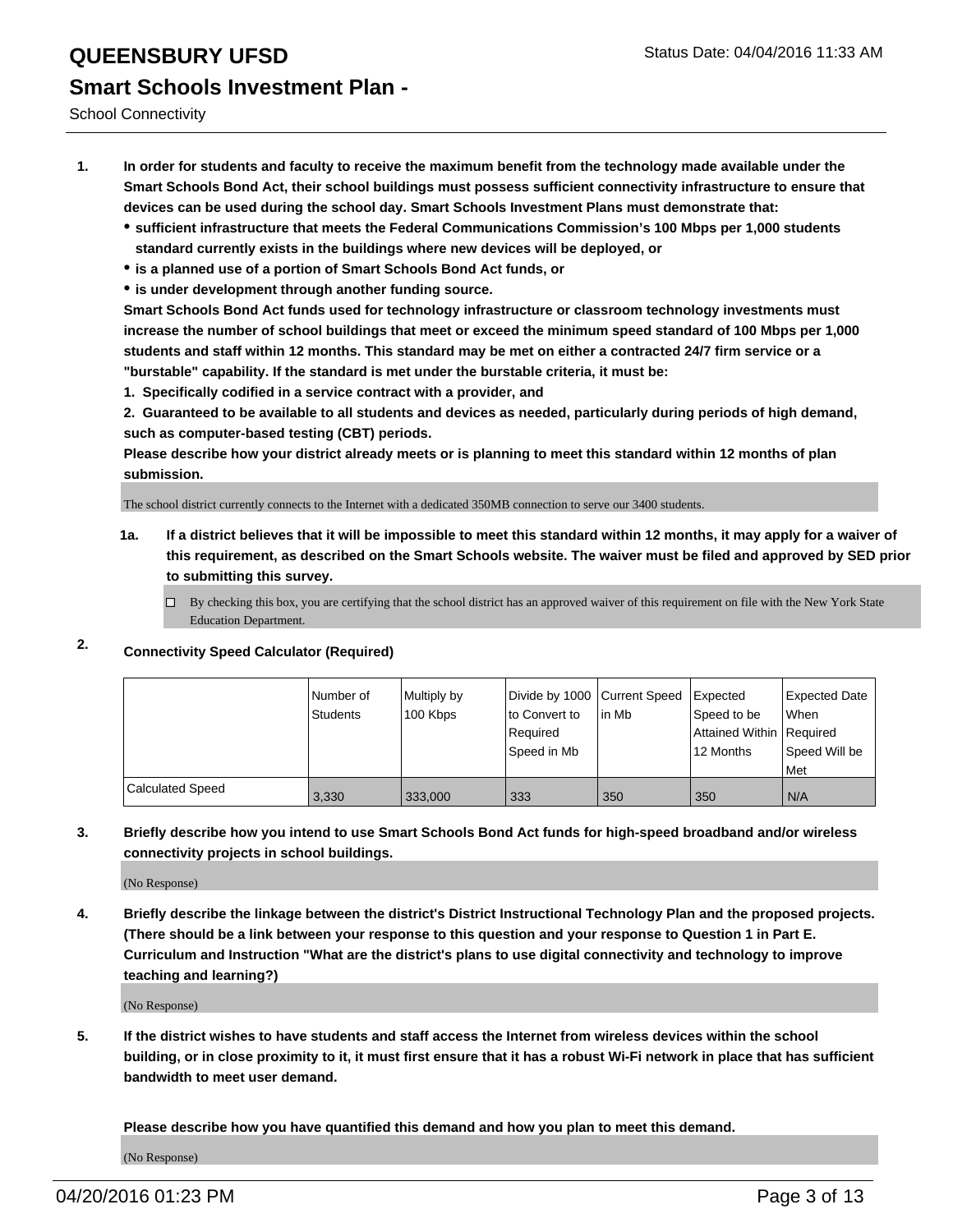## **Smart Schools Investment Plan -**

School Connectivity

**6. As indicated on Page 5 of the guidance, the Office of Facilities Planning will have to conduct a preliminary review of all capital projects, including connectivity projects.**

| <b>Project Number</b> |  |
|-----------------------|--|
| (No Response)         |  |

**7. Certain high-tech security and connectivity infrastructure projects may be eligible for an expedited review process as determined by the Office of Facilities Planning.**

### **Was your project deemed eligible for streamlined review?**

(No Response)

**8. Include the name and license number of the architect or engineer of record.**

| <sup>1</sup> Name | License Number |
|-------------------|----------------|
| (No Response)     | (No Response)  |

**9. If you are submitting an allocation for School Connectivity complete this table. Note that the calculated Total at the bottom of the table must equal the Total allocation for this category that you entered in the SSIP Overview overall budget.** 

|                                            | Sub-          |
|--------------------------------------------|---------------|
|                                            | Allocation    |
| Network/Access Costs                       | (No Response) |
| <b>Outside Plant Costs</b>                 | (No Response) |
| School Internal Connections and Components | (No Response) |
| <b>Professional Services</b>               | (No Response) |
| Testing                                    | (No Response) |
| <b>Other Upfront Costs</b>                 | (No Response) |
| <b>Other Costs</b>                         | (No Response) |
| Totals:                                    |               |

| Select the allowable expenditure | Item to be purchased | Quantity      | Cost per Item | <b>Total Cost</b> |
|----------------------------------|----------------------|---------------|---------------|-------------------|
| type.                            |                      |               |               |                   |
| Repeat to add another item under |                      |               |               |                   |
| each type.                       |                      |               |               |                   |
| (No Response)                    | (No Response)        | (No Response) | (No Response) | (No Response)     |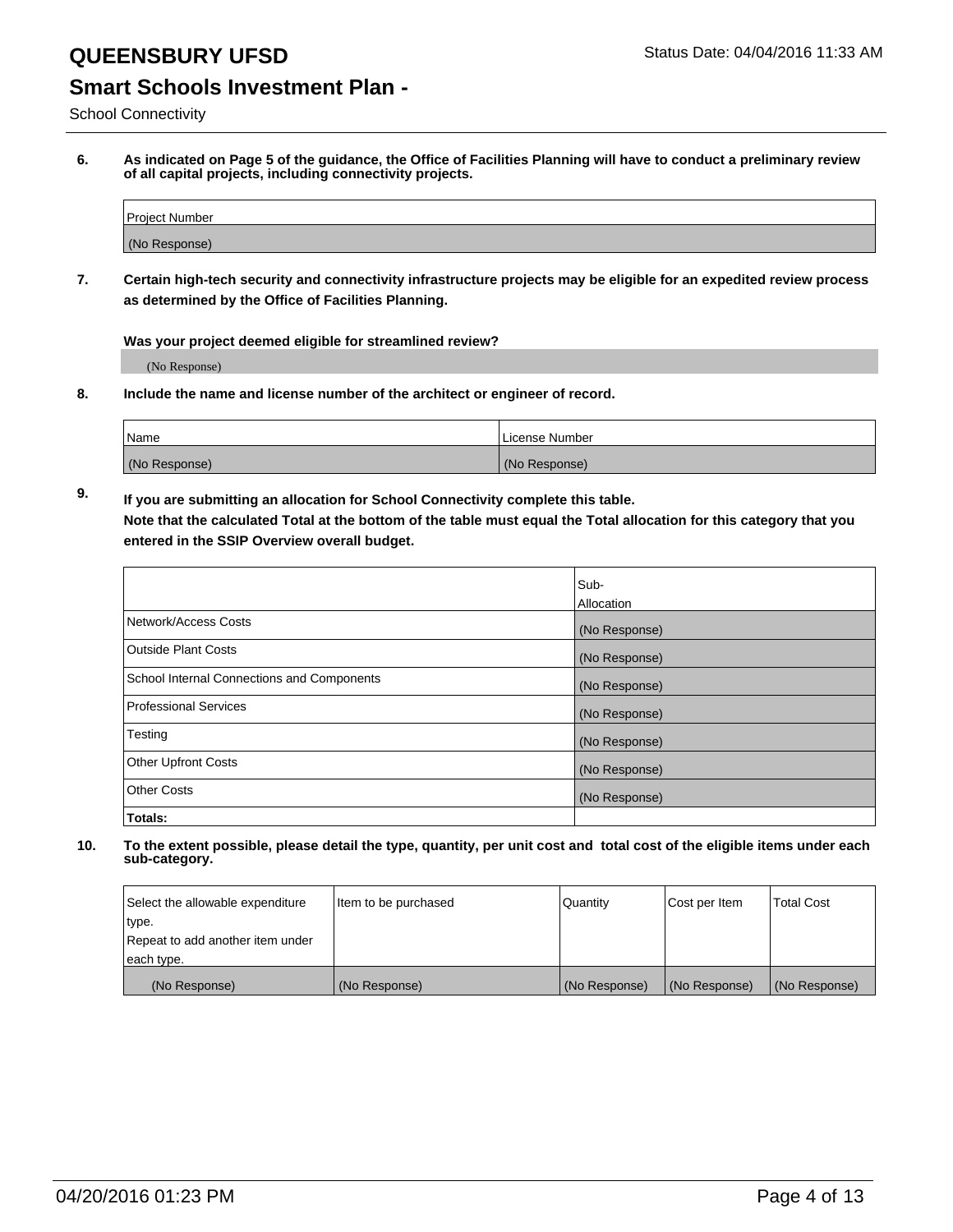### **Smart Schools Investment Plan -**

Community Connectivity (Broadband and Wireless)

**1. Briefly describe how you intend to use Smart Schools Bond Act funds for high-speed broadband and/or wireless connectivity projects in the community.**

(No Response)

**2. Please describe how the proposed project(s) will promote student achievement and increase student and/or staff access to the Internet in a manner that enhances student learning and/or instruction outside of the school day and/or school building.**

(No Response)

**3. Community connectivity projects must comply with all the necessary local building codes and regulations (building and related permits are not required prior to plan submission).**

 $\Box$  I certify that we will comply with all the necessary local building codes and regulations.

**4. Please describe the physical location of the proposed investment.**

(No Response)

**5. Please provide the initial list of partners participating in the Community Connectivity Broadband Project, along with their Federal Tax Identification (Employer Identification) number.**

| <b>Project Partners</b> | <b>IFederal ID#</b> |
|-------------------------|---------------------|
| (No Response)           | (No Response)       |

**6. If you are submitting an allocation for Community Connectivity, complete this table.**

**Note that the calculated Total at the bottom of the table must equal the Total allocation for this category that you entered in the SSIP Overview overall budget.**

|                                    | Sub-Allocation |
|------------------------------------|----------------|
| Network/Access Costs               | (No Response)  |
| Outside Plant Costs                | (No Response)  |
| <b>Tower Costs</b>                 | (No Response)  |
| <b>Customer Premises Equipment</b> | (No Response)  |
| Professional Services              | (No Response)  |
| Testing                            | (No Response)  |
| <b>Other Upfront Costs</b>         | (No Response)  |
| Other Costs                        | (No Response)  |
| Totals:                            |                |

| Select the allowable expenditure | Item to be purchased | Quantity      | Cost per Item | <b>Total Cost</b> |
|----------------------------------|----------------------|---------------|---------------|-------------------|
| type.                            |                      |               |               |                   |
| Repeat to add another item under |                      |               |               |                   |
| each type.                       |                      |               |               |                   |
| (No Response)                    | (No Response)        | (No Response) | (No Response) | (No Response)     |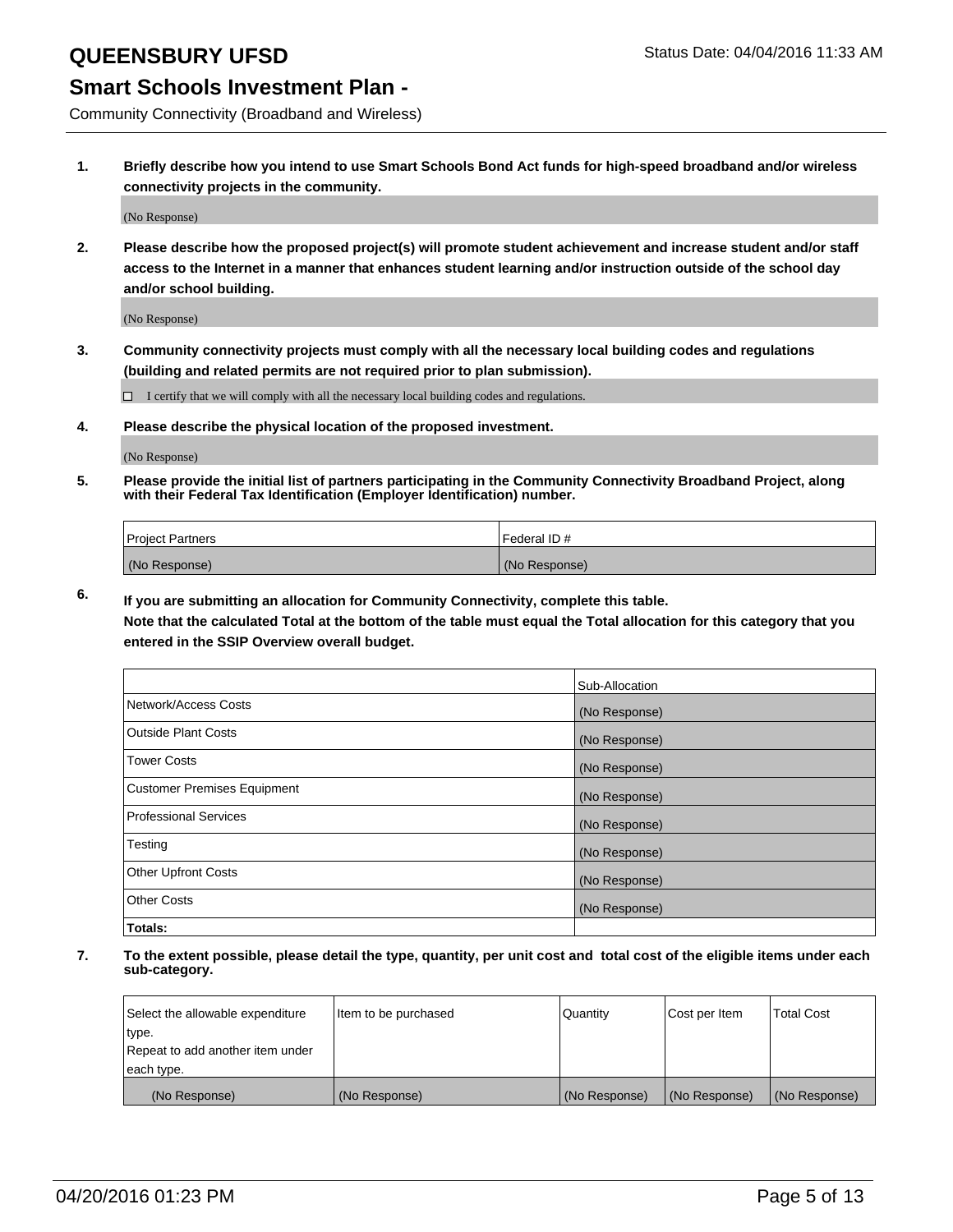### Classroom Learning Technology

**1. In order for students and faculty to receive the maximum benefit from the technology made available under the Smart Schools Bond Act, their school buildings must possess sufficient connectivity infrastructure to ensure that devices can be used during the school day. Smart Schools Investment Plans must demonstrate that sufficient infrastructure that meets the Federal Communications Commission's 100 Mbps per 1,000 students standard currently exists in the buildings where new devices will be deployed, or is a planned use of a portion of Smart Schools Bond Act funds, or is under development through another funding source.**

**Smart Schools Bond Act funds used for technology infrastructure or classroom technology investments must increase the number of school buildings that meet or exceed the minimum speed standard of 100 Mbps per 1,000 students and staff within 12 months. This standard may be met on either a contracted 24/7 firm service or a "burstable" capability. If the standard is met under the burstable criteria, it must be:**

**1. Specifically codified in a service contract with a provider, and**

**2. Guaranteed to be available to all students and devices as needed, particularly during periods of high demand, such as computer-based testing (CBT) periods.**

**Please describe how your district already meets or is planning to meet this standard within 12 months of plan submission.**

The district currently maintains a 350MB connection to the Internet through Time Warner Cable to support the approximately 3,400 students enrolled in the district.

**1a. If a district believes that it will be impossible to meet this standard within 12 months, it may apply for a waiver of this requirement, as described on the Smart Schools website. The waiver must be filed and approved by SED prior to submitting this survey.**

 $\Box$  By checking this box, you are certifying that the school district has an approved waiver of this requirement on file with the New York State Education Department.

|                         | Number of<br>Students | Multiply by<br>100 Kbps | Divide by 1000 Current Speed<br>to Convert to<br>Required<br>Speed in Mb | lin Mb | Expected<br>Speed to be<br>Attained Within Required<br>12 Months | <b>Expected Date</b><br>l When<br>Speed Will be<br>Met |
|-------------------------|-----------------------|-------------------------|--------------------------------------------------------------------------|--------|------------------------------------------------------------------|--------------------------------------------------------|
| <b>Calculated Speed</b> | 3,330                 | 333.000                 | 333                                                                      | 350    | 350                                                              | N/A                                                    |
| Totals:                 | 3,330.00              | 333,000.00              |                                                                          |        |                                                                  |                                                        |

### **2. Connectivity Speed Calculator (Required)**

**3. If the district wishes to have students and staff access the Internet from wireless devices within the school building, or in close proximity to it, it must first ensure that it has a robust Wi-Fi network in place that has sufficient bandwidth to meet user demand.**

**Please describe how you have quantified this demand and how you plan to meet this demand.**

The district currently has a complete wireless infrastructure in all four of its school buildings. This current wireless network provides wireless access to every classroom, shared learning space and office throughout the district. To meet this need, the district is currently deploying approximately 165 wireless access points throughout the district.

**4. All New York State public school districts are required to complete and submit an Instructional Technology Plan survey to the New York State Education Department in compliance with Section 753 of the Education Law and per Part 100.12 of the Commissioner's Regulations.**

**Districts that include educational technology purchases as part of their Smart Schools Investment Plan must have a submitted and approved Instructional Technology Plan survey on file with the New York State Education Department.**

By checking this box, you are certifying that the school district has an approved Instructional Technology Plan survey on file with the New York State Education Department.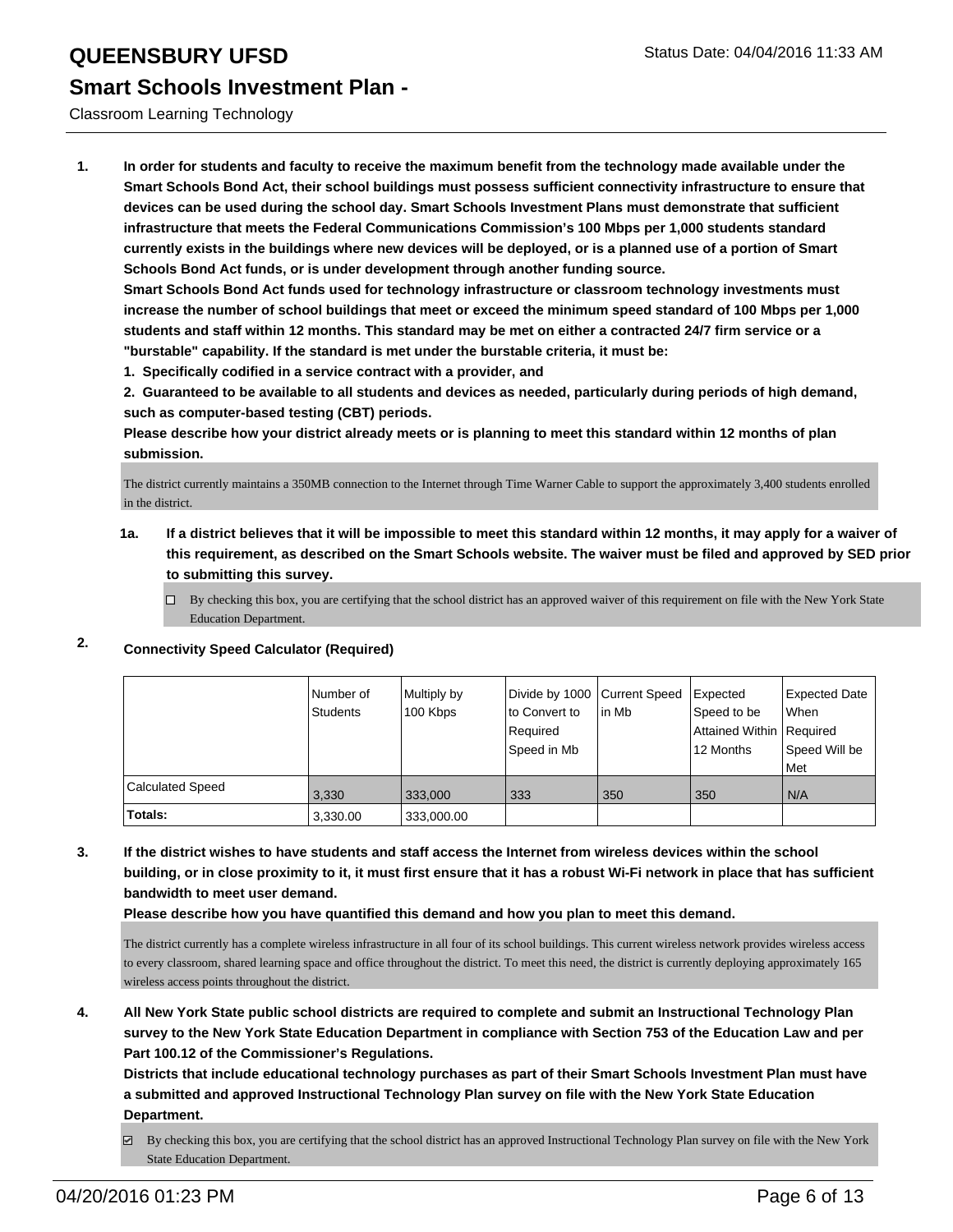### Classroom Learning Technology

### **5. Describe the devices you intend to purchase and their compatibility with existing or planned platforms or systems. Specifically address the adequacy of each facility's electrical, HVAC and other infrastructure necessary to install and support the operation of the planned technology.**

The district will be using this round of funding for two primary purposes:

Function 1: Provide large classroom display for the elementary and middle school. Both of these schools are currently using 42" classroom displays that are twelve years old and starting to fail at a high rate. This funding will allow us to provide projectors and screens for our middle school classrooms and interactive LCD displays for our elementary school classrooms. Fortunately, through a combination of grant and operations funding, we were able to replace displays in our high school and intermediate school over the past three years. The displays we install in our middle and elementary schools will be consistent with those deployments.

Function 2: Provide Chromebooks for our 5th and 9th grade students. We've been fortunate to have a large number of Chromebooks already installed in our district. Our current model provides Chromebook carts for a majority of our classrooms in grades 3-12. However, we feel students would benefit more from having the devices on a more consistent basis so they can carry it with them from class to class and also have the option of bringing it home with them. This plan would allow us to purchase Chromebooks for every 5th and 9th grade student in our district that are consistent with the deployment we have been implementing for the last four years.

All classrooms are currently wired to support a large screen display device and six computers, so existing electrical will meet the needs of this scope and the new devices.

#### **6. Describe how the proposed technology purchases will:**

- **> enhance differentiated instruction;**
- **> expand student learning inside and outside the classroom;**
- **> benefit students with disabilities and English language learners; and**
- **> contribute to the reduction of other learning gaps that have been identified within the district.**

**The expectation is that districts will place a priority on addressing the needs of students who struggle to succeed in a rigorous curriculum. Responses in this section should specifically address this concern and align with the district's Instructional Technology Plan (in particular Question 2 of E. Curriculum and Instruction: "Does the district's instructional technology plan address the needs of students with disabilities to ensure equitable access to instruction, materials and assessments?" and Question 3 of the same section: "Does the district's instructional technology plan address the provision of assistive technology specifically for students with disabilities to ensure access to and participation in the general curriculum?"**

The technology purchased for our students (Chromebooks) and classrooms (large displays) will continue to support all students. We believe that putting technology into the hands of students with needs can often level the playing field by providing them with adaptive solutions to classroom curriculum. By already using technology like this in other buildings, we have seen how teachers can more easily differentiate their lessons using technology to allow our students with needs to be more successful in a traditional classroom environment.

We must look for ways to integrate technology at a deeper level moving beyond just using it to replace a traditional activity once done on paper with pencil. Instead technology gives us access to a much bigger classroom with the ability to reach out to experts outside the walls of our schools, the ability to create multimedia worlds that demonstrate creativity and understanding, the ability to share work and receive feedback with someone beyond the teacher. We can modify and redefine our traditional classroom tasks and in doing so, open doors to easy pathways to creativity, critical thinking, communication and collaboration.

The technology purchased for our students with disabilities and ELL students will be beneficial. With our current install base of Chromebooks, we have seen students with disabilties take advantage of available apps and extensions to support their reading and writing. For example, we have been utilizing the Read and Write app which allows a student to have a website read back to them and also allows them to adjust text size and reading level. Similarly, our ELL students have benefitted from translation apps on the Chromebooks that have helped them in the reading and writing process. The use of interactive displays will also benefit both groups as teachers will be able to develop activities that allow the students to interact with the content. We have found the interactivity to be critical with devlopment of differentiated learning in the classroom.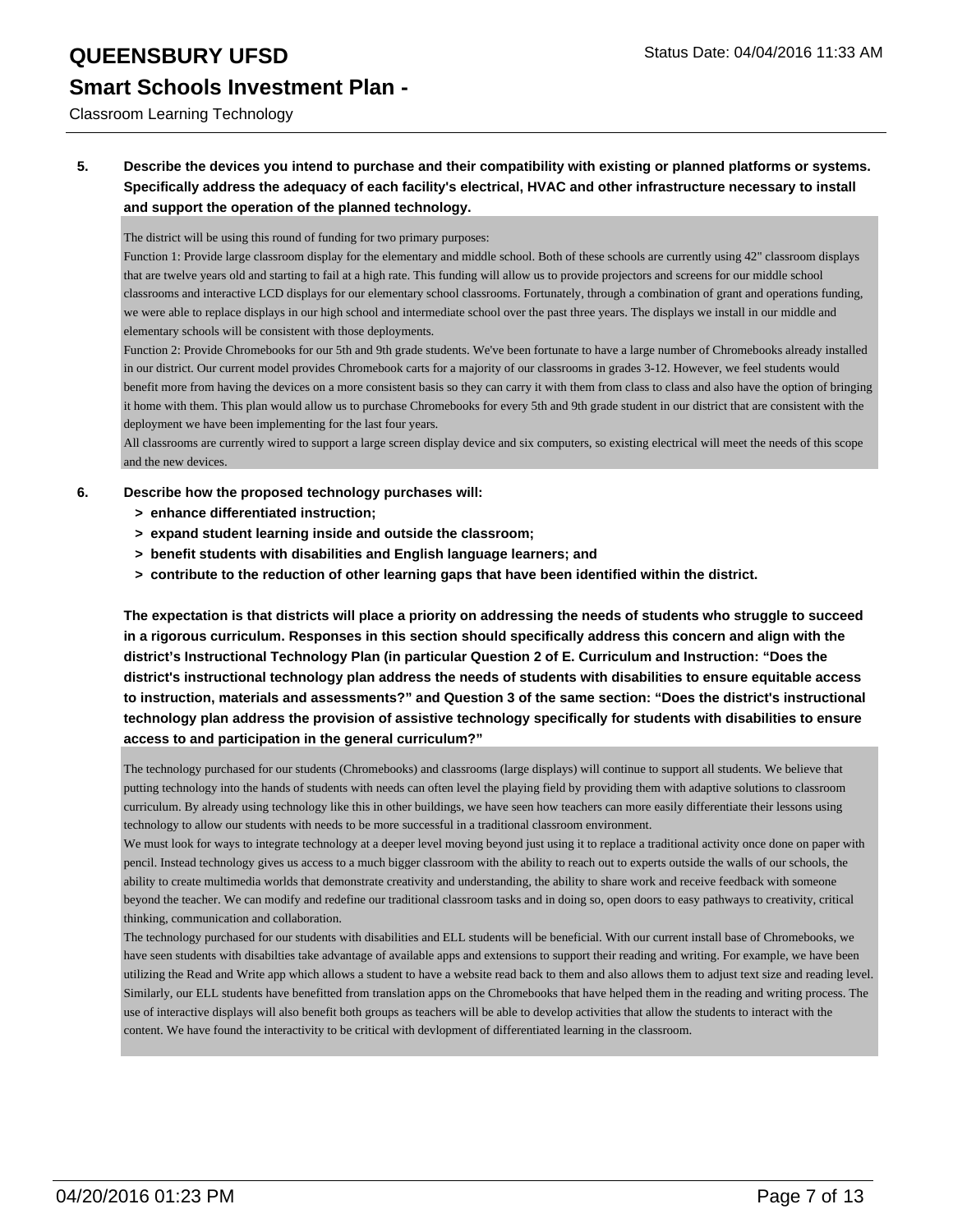Classroom Learning Technology

### **7. Where appropriate, briefly describe how the proposed technology purchases will enhance ongoing communication with parents and other stakeholders and help the district facilitate technology-based regional partnerships, including distance learning and other efforts.**

There is no question that allowing students greater access to technology will open up opportunities for communication outside the wall of our classroom. Because we have already started implementing this technology, we have begun to see the impact that this has had. Our teachers are using tools like Google Classroom, Remind, and Google Sites as ways to increase their communication between teacher and parents. By allowing students to bring home these devices, we can now better ensure that our students will have access to the tools and resources that are being used in the Classroom at home, giving the parent the ability to see and review what the child is doing in school.

We've also started to see classes use tools like Google Hangouts and Communities to establish connections with other partners outside of the school. In our high school Innovations room, students are developing their own "passion projects" and using Google Hangouts to connect with experts in the field they are researching.

**8. Describe the district's plan to provide professional development to ensure that administrators, teachers and staff can employ the technology purchased to enhance instruction successfully.**

**Note: This response should be aligned and expanded upon in accordance with your district's response to Question 1 of F. Professional Development of your Instructional Technology Plan: "Please provide a summary of professional development offered to teachers and staff, for the time period covered by this plan, to support technology to enhance teaching and learning. Please include topics, audience and method of delivery within your summary."**

Professional development has always been a critical component of our success with technology implemenation at Queensbury. We have spent a considerable amount of time supporting our staff in their successful use of technology offering well over 150 in-district technology workshops over the past four years. In addition, we have offered a full-day technology conference for our staff the last two years.

Next year, we are planning to increase on those efforts by having a sole focus on technology integration as part of our district-wide professional development effort. That means that our superintendent's conference days will be focused solely on instructional technology. We are currently developing a grade-by-grade and department-by-department list of expectations that we believe all of our students are capable of reaching in regards to technology use (based on the new ISTE standards). These expectations will be rolled out next school year and we'll be spending the year supporting all of our teachings in the alignment of these expectations to the curriclum and their classroom projects and activities to ensure that no digitial divide exists in our hallways from teacher to teacher. The PD efforts will include time during conference days, in-person and online workshops and release time during the school day with an "expert" to teacher to lead them.

In regards to the interactice displays, we will be obtaining professional development directly for the vendor to our key staff (known as our technology bullpen) that exist in each building. The teachers that receive this vendor-led training will become turnkey trainers for our district on the use of the associated software that supports the interactive displays. We also expect to use pre-planned PLC time to share strategies for using this technology in the classroom.

To support the continued use of Chromebooks, we will continue our efforts in working with teachers on tools that support the concept of a "digital culture" in the classroom. To that end, we will continue to train on tools like Google Classroom, Evernote, Pear Deck, Padlet, Kahoot, and WeVideo. These are tools that have already had a significant impact on our instructional environment and we want to continue to get more of our staff involved in using these tools.

- **9. Districts must contact the SUNY/CUNY teacher preparation program that supplies the largest number of the district's new teachers to request advice on innovative uses and best practices at the intersection of pedagogy and educational technology.**
	- $\boxtimes$  By checking this box, you certify that you have contacted the SUNY/CUNY teacher preparation program that supplies the largest number of your new teachers to request advice on these issues.
- **10. A district whose Smart Schools Investment Plan proposes the purchase of technology devices and other hardware must account for nonpublic schools in the district.**

**Are there nonpublic schools within your school district?**

□ Yes  $N<sub>0</sub>$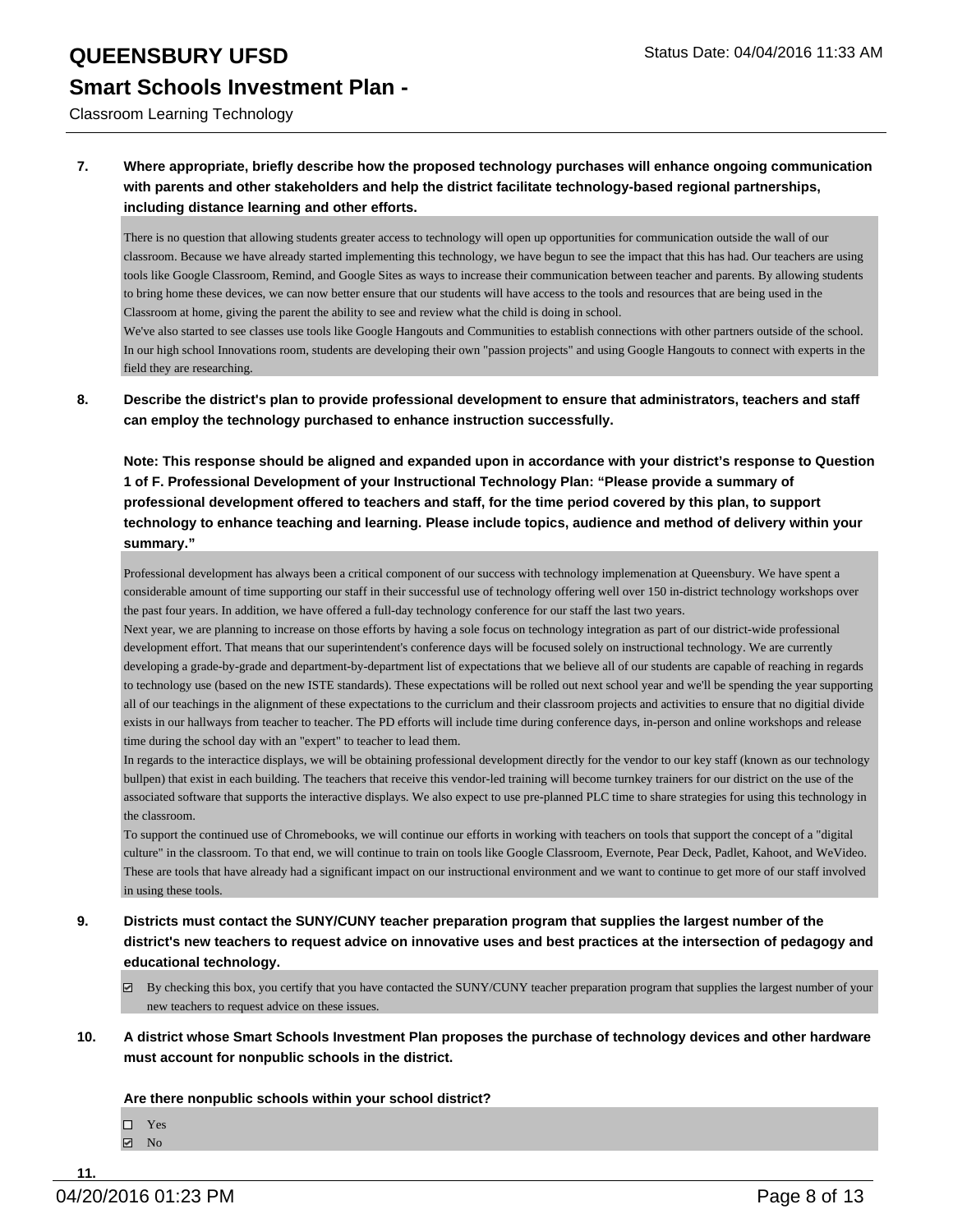### **Nonpublic Classroom Technology Loan Calculator**

**The Smart Schools Bond Act provides that any Classroom Learning Technology purchases made using Smart Schools funds shall be lent, upon request, to nonpublic schools in the district. However, no school district shall be required to loan technology in amounts greater than the total obtained and spent on technology pursuant to the Smart Schools Bond Act and the value of such loan may not exceed the total of \$250 multiplied by the nonpublic school enrollment in the base year at the time of enactment.**

#### **See:**

**http://www.p12.nysed.gov/mgtserv/smart\_schools/docs/Smart\_Schools\_Bond\_Act\_Guidance\_04.27.15\_Final.pdf.**

|                                     | 1. Classroom<br>Technology<br>Sub-allocation | 2. Public<br>Enrollment<br>(2014-15) | 3. Nonpublic<br>l Enrollment<br>$(2014 - 15)$ | l 4. Sum of<br>Public and<br>Nonpublic<br><b>Enrollment</b> | 15. Total Per<br>Pupil Sub-<br>lallocation | 6. Total<br>Nonpublic Loan<br>Amount                                                          |
|-------------------------------------|----------------------------------------------|--------------------------------------|-----------------------------------------------|-------------------------------------------------------------|--------------------------------------------|-----------------------------------------------------------------------------------------------|
| Calculated Nonpublic Loan<br>Amount |                                              |                                      |                                               |                                                             |                                            | (No Response)   (No Response)   (No Response)   (No Response)   (No Response)   (No Response) |

**12. To ensure the sustainability of technology purchases made with Smart Schools funds, districts must demonstrate a long-term plan to maintain and replace technology purchases supported by Smart Schools Bond Act funds. This sustainability plan shall demonstrate a district's capacity to support recurring costs of use that are ineligible for Smart Schools Bond Act funding such as device maintenance, technical support, Internet and wireless fees, maintenance of hotspots, staff professional development, building maintenance and the replacement of incidental items. Further, such a sustainability plan shall include a long-term plan for the replacement of purchased devices and equipment at the end of their useful life with other funding sources.**

 $\boxtimes$  By checking this box, you certify that the district has a sustainability plan as described above.

**13. Districts must ensure that devices purchased with Smart Schools Bond funds will be distributed, prepared for use, maintained and supported appropriately. Districts must maintain detailed device inventories in accordance with generally accepted accounting principles.**

By checking this box, you certify that the district has a distribution and inventory management plan and system in place.

**14. If you are submitting an allocation for Classroom Learning Technology complete this table. Note that the calculated Total at the bottom of the table must equal the Total allocation for this category that you entered in the SSIP Overview overall budget.**

|                          | Sub-Allocation |
|--------------------------|----------------|
| Interactive Whiteboards  | (No Response)  |
| Computer Servers         | (No Response)  |
| <b>Desktop Computers</b> | (No Response)  |
| <b>Laptop Computers</b>  | 148,500        |
| <b>Tablet Computers</b>  | (No Response)  |
| Other Costs              | 399,175        |
| Totals:                  | 547,675.00     |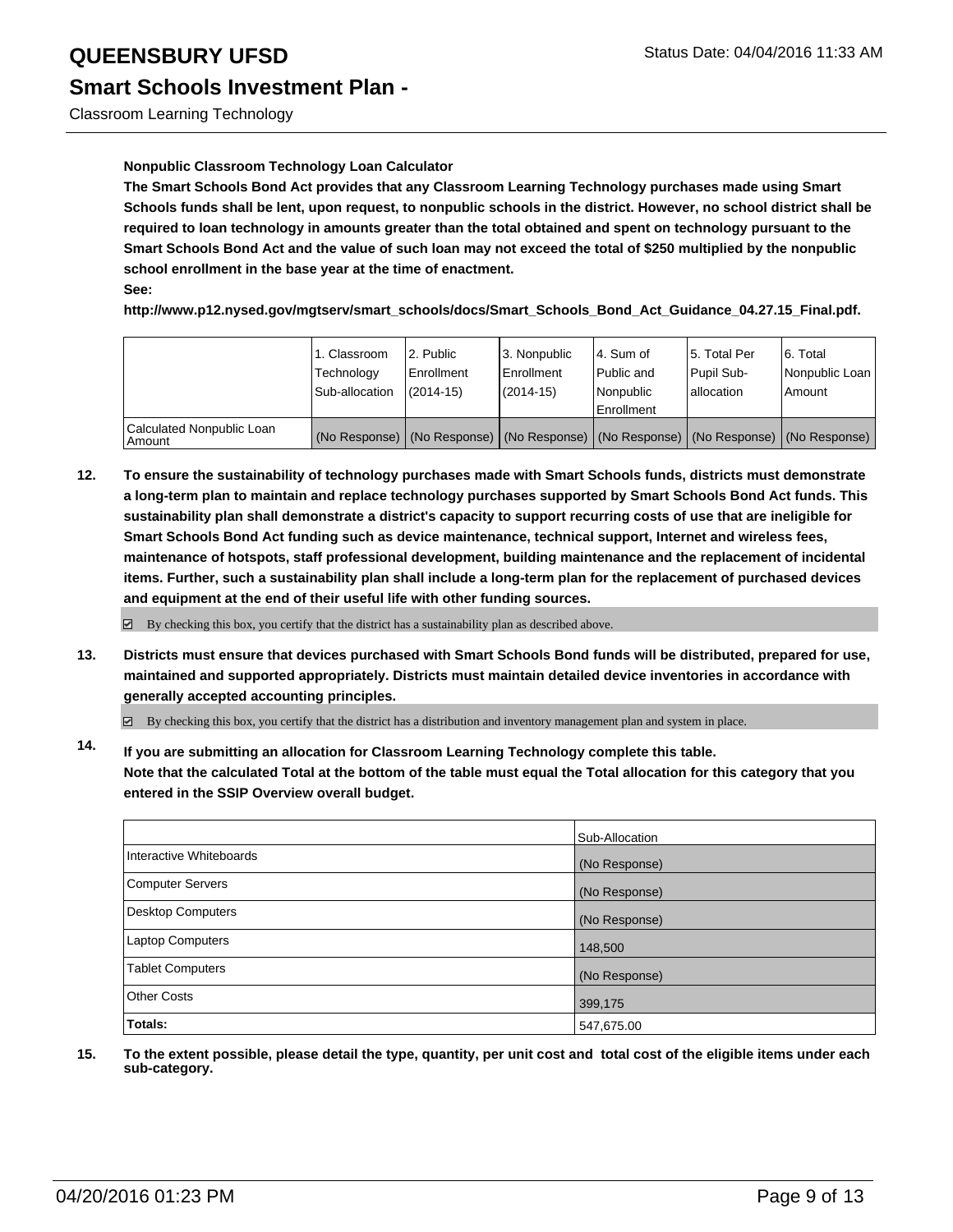## **Smart Schools Investment Plan -**

Classroom Learning Technology

| Select the allowable expenditure | Item to be purchased          | Quantity | Cost per Item | <b>Total Cost</b> |
|----------------------------------|-------------------------------|----------|---------------|-------------------|
| type.                            |                               |          |               |                   |
| Repeat to add another item under |                               |          |               |                   |
| each type.                       |                               |          |               |                   |
| <b>Other Costs</b>               | Interactive LCD Displays      | 40       | 4,400         | 176,000           |
| <b>Other Costs</b>               | Large LCD Displays            | 25       | 2,727         | 68,175            |
| <b>Other Costs</b>               | <b>LED Projectors/Screens</b> | 50       | 3,100         | 155,000           |
| <b>Laptop Computers</b>          | Chromebooks                   | 550      | 270           | 148,500           |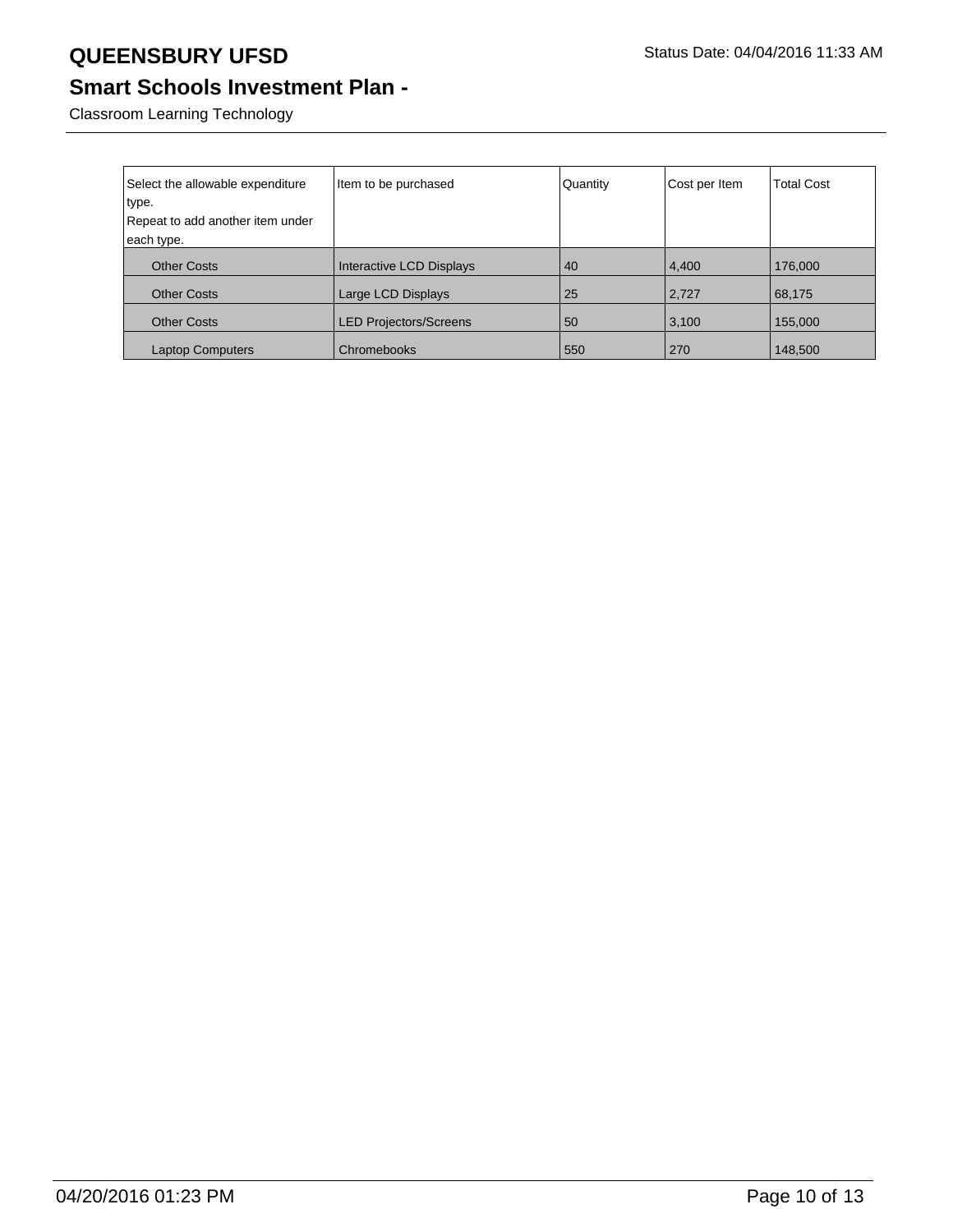#### Pre-Kindergarten Classrooms

**1. Provide information regarding how and where the district is currently serving pre-kindergarten students and justify the need for additional space with enrollment projections over 3 years.**

(No Response)

- **2. Describe the district's plan to construct, enhance or modernize education facilities to accommodate prekindergarten programs. Such plans must include:**
	- **Specific descriptions of what the district intends to do to each space;**
	- **An affirmation that pre-kindergarten classrooms will contain a minimum of 900 square feet per classroom;**
	- **The number of classrooms involved;**
	- **The approximate construction costs per classroom; and**
	- **Confirmation that the space is district-owned or has a long-term lease that exceeds the probable useful life of the improvements.**

(No Response)

**3. Smart Schools Bond Act funds may only be used for capital construction costs. Describe the type and amount of additional funds that will be required to support ineligible ongoing costs (e.g. instruction, supplies) associated with any additional pre-kindergarten classrooms that the district plans to add.**

(No Response)

**4. All plans and specifications for the erection, repair, enlargement or remodeling of school buildings in any public school district in the State must be reviewed and approved by the Commissioner. Districts that plan capital projects using their Smart Schools Bond Act funds will undergo a Preliminary Review Process by the Office of Facilities Planning.**

| Project Number |  |
|----------------|--|
| (No Response)  |  |

**5. If you have made an allocation for Pre-Kindergarten Classrooms, complete this table. Note that the calculated Total at the bottom of the table must equal the Total allocation for this category that you**

**entered in the SSIP Overview overall budget.**

|                                          | Sub-Allocation |
|------------------------------------------|----------------|
| Construct Pre-K Classrooms               | (No Response)  |
| Enhance/Modernize Educational Facilities | (No Response)  |
| Other Costs                              | (No Response)  |
| Totals:                                  |                |

| Select the allowable expenditure | Item to be purchased | Quantity      | Cost per Item | <b>Total Cost</b> |
|----------------------------------|----------------------|---------------|---------------|-------------------|
| type.                            |                      |               |               |                   |
| Repeat to add another item under |                      |               |               |                   |
| each type.                       |                      |               |               |                   |
| (No Response)                    | (No Response)        | (No Response) | (No Response) | (No Response)     |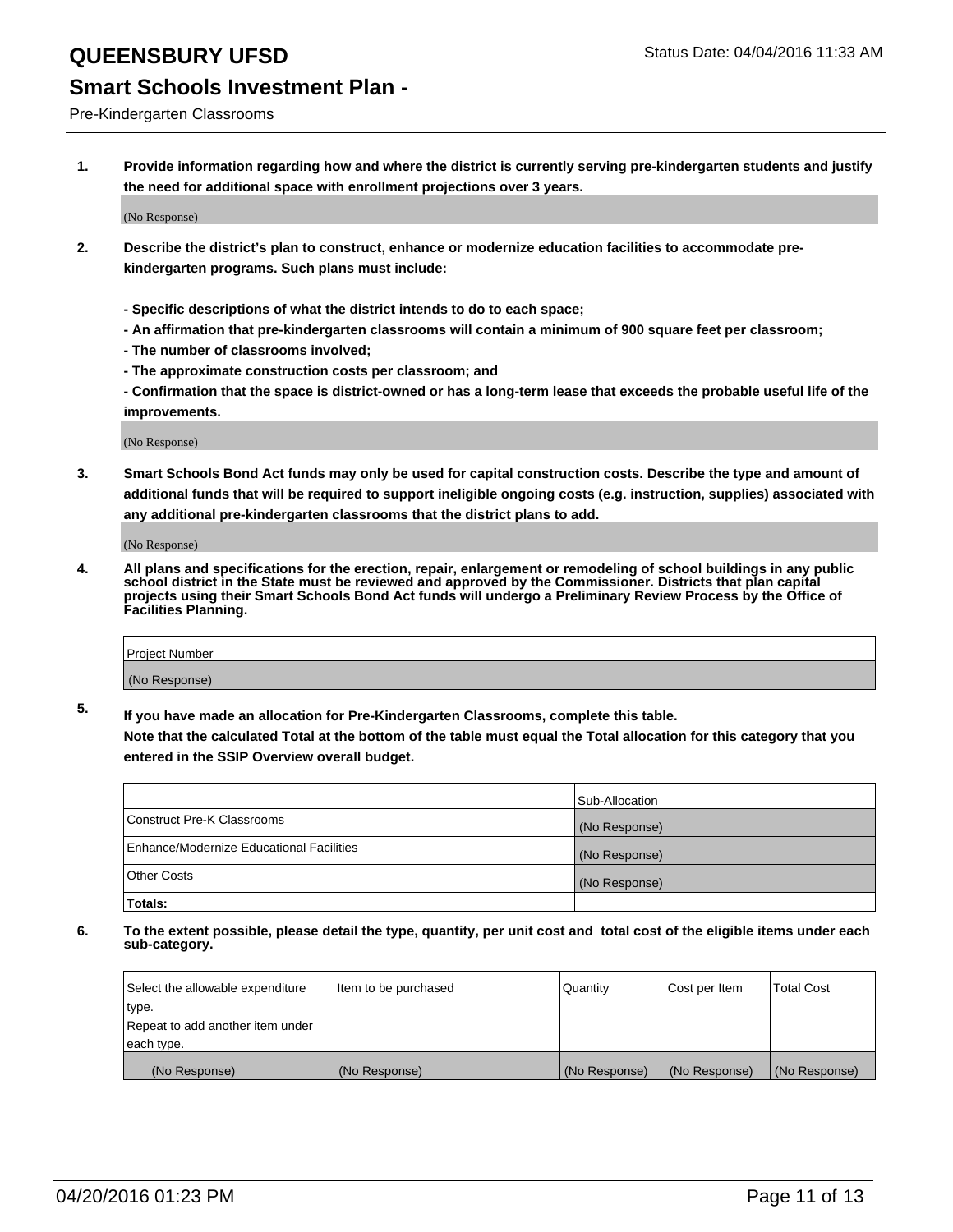### **Smart Schools Investment Plan -**

Replace Transportable Classrooms

**1. Describe the district's plan to construct, enhance or modernize education facilities to provide high-quality instructional space by replacing transportable classrooms.**

(No Response)

**2. All plans and specifications for the erection, repair, enlargement or remodeling of school buildings in any public school district in the State must be reviewed and approved by the Commissioner. Districts that plan capital projects using their Smart Schools Bond Act funds will undergo a Preliminary Review Process by the Office of Facilities Planning.**

| Project Number |  |
|----------------|--|
| (No Response)  |  |

**3. For large projects that seek to blend Smart Schools Bond Act dollars with other funds, please note that Smart Schools Bond Act funds can be allocated on a pro rata basis depending on the number of new classrooms built that directly replace transportable classroom units.**

**If a district seeks to blend Smart Schools Bond Act dollars with other funds describe below what other funds are being used and what portion of the money will be Smart Schools Bond Act funds.**

(No Response)

**4. If you have made an allocation for Replace Transportable Classrooms, complete this table. Note that the calculated Total at the bottom of the table must equal the Total allocation for this category that you entered in the SSIP Overview overall budget.**

|                                                | Sub-Allocation |
|------------------------------------------------|----------------|
| Construct New Instructional Space              | (No Response)  |
| Enhance/Modernize Existing Instructional Space | (No Response)  |
| <b>Other Costs</b>                             | (No Response)  |
| Totals:                                        |                |

| Select the allowable expenditure | Item to be purchased | <b>Quantity</b> | Cost per Item | <b>Total Cost</b> |
|----------------------------------|----------------------|-----------------|---------------|-------------------|
| type.                            |                      |                 |               |                   |
| Repeat to add another item under |                      |                 |               |                   |
| each type.                       |                      |                 |               |                   |
| (No Response)                    | (No Response)        | (No Response)   | (No Response) | (No Response)     |